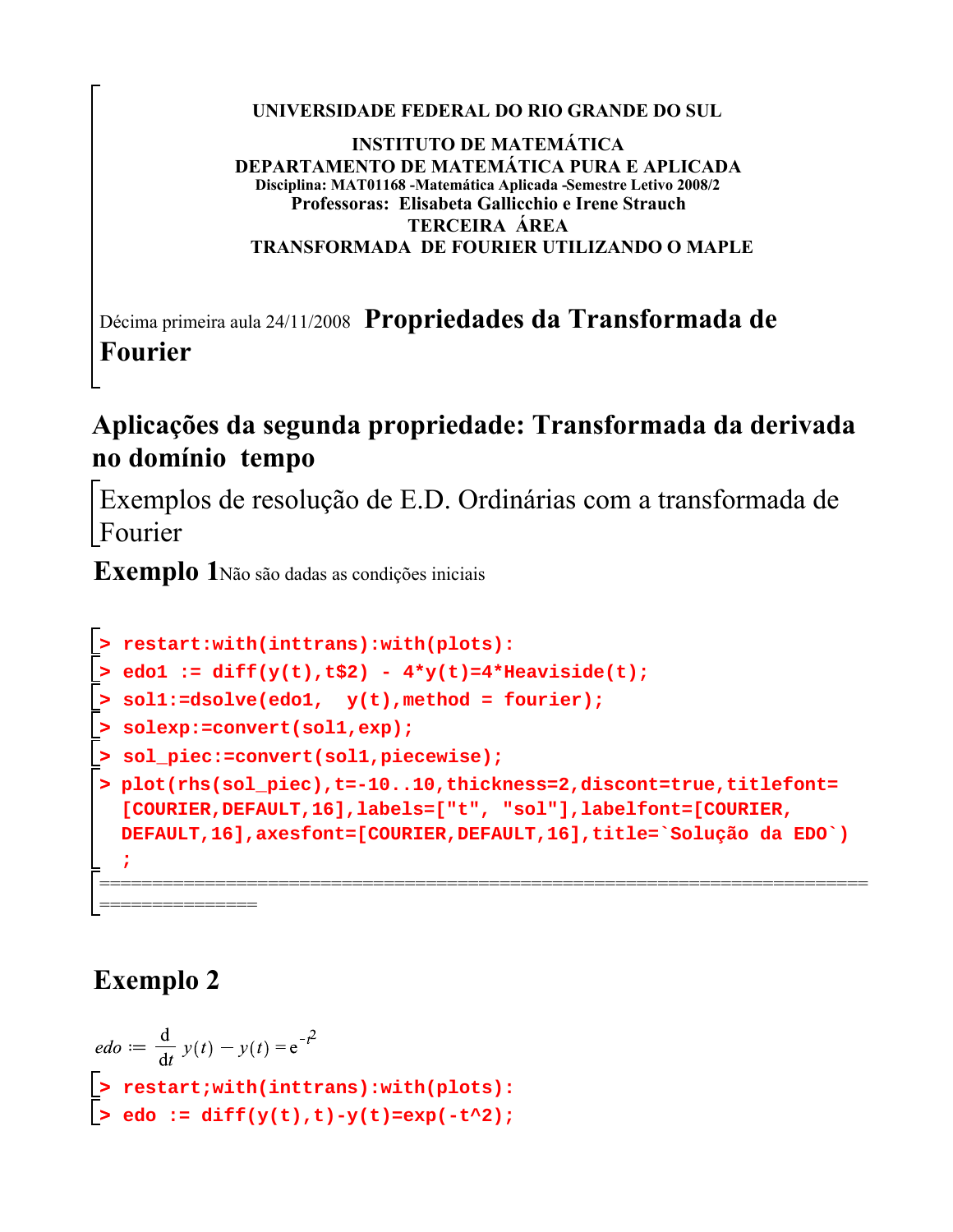**> trans1\_mod:=subs(fourier(y(t),t,w)=Y(w),trans1); > F(w):=radsimp((A(w)-I\*B(w))); > A(w):=evalc(Re(Y(w)));B(w):=evalc(Im(Y(w))); > dsolve(edo,y(t),method = fourier); > trans1:=fourier(edo,t,w); > y(t):=invfourier(Y(w),w,t); > #erf > plot(y(t),t=-Pi..Pi,thickness=2, color=blue,scaling=constrained, > limit(y(t),t=infinity);y(0):=limit(y(t),t=0);limit(y(t),t=-> Y(w):=solve(trans1\_mod, Y(w)); > plot(modulo\_Y,w=-4..4,thickness=2,titlefont=[COURIER,DEFAULT,10], > modulo\_Y:=evalc(abs(Y(w))); Resolvendo diretamente a edo** Importante: note que a transformada da exponencial  $e^{-t^2}$  é a função erro denotada por **erf** Resolvendo passo a passo. **Primeiro passo:** aplica-se a transformada de Fourier à equação diferencial Para visualizar melhor o resultado substitui-se  $fourier(y(t), t, w) = Y(w)$ **Segundo passo** : resolve-se a equação algébrica para isolar Y(w) Só por curiosidade, vamos separar os coeficientes da parte real e da parte imaginária da transformada  $Y(w)$ Para conferirY(w)=  $F(w)=A(w) - iB(w)$ Para o espectro **labels=["w", "|Y(w|"],labelfont=[COURIER,DEFAULT,16],axesfont= [COURIER,DEFAULT,10],title=`|Y(w)|versus w: O Espectro de Amplitude`); Terceiro passo**: aplica-se a Transformada Inversa **Importantíssimo:** note a função erro erf no resultado. O Maple calcula diretamente a integral através de médodo numérico. Para saber mais sobre a função erro, recorre-se ao Help do Maple, como a seguir (troque o símbolo # por ?) A função erro é definida para todo x complexo por  $erf(x) = 2/sqrt(Pi) * int(exp(-t^2), t=0..x)$ Agora, o gráfico da solução. Observe a exponencial no denominador. para t<0 a função y(t) é decrescente e, para t>0, crescente. **thickness=2,titlefont=[COURIER,DEFAULT,16],labels=["t", "y(t)"], labelfont=[COURIER,DEFAULT,16],axesfont=[COURIER,DEFAULT,10], title=`Solução da EDO`);** O valor máximo de y (t) é calculado com limit  $t \rightarrow \infty$  que é igual a zero; o limite em t=0 é diferente de zero e o limite para t-> -  $\infty$  é zero, calculados a seguir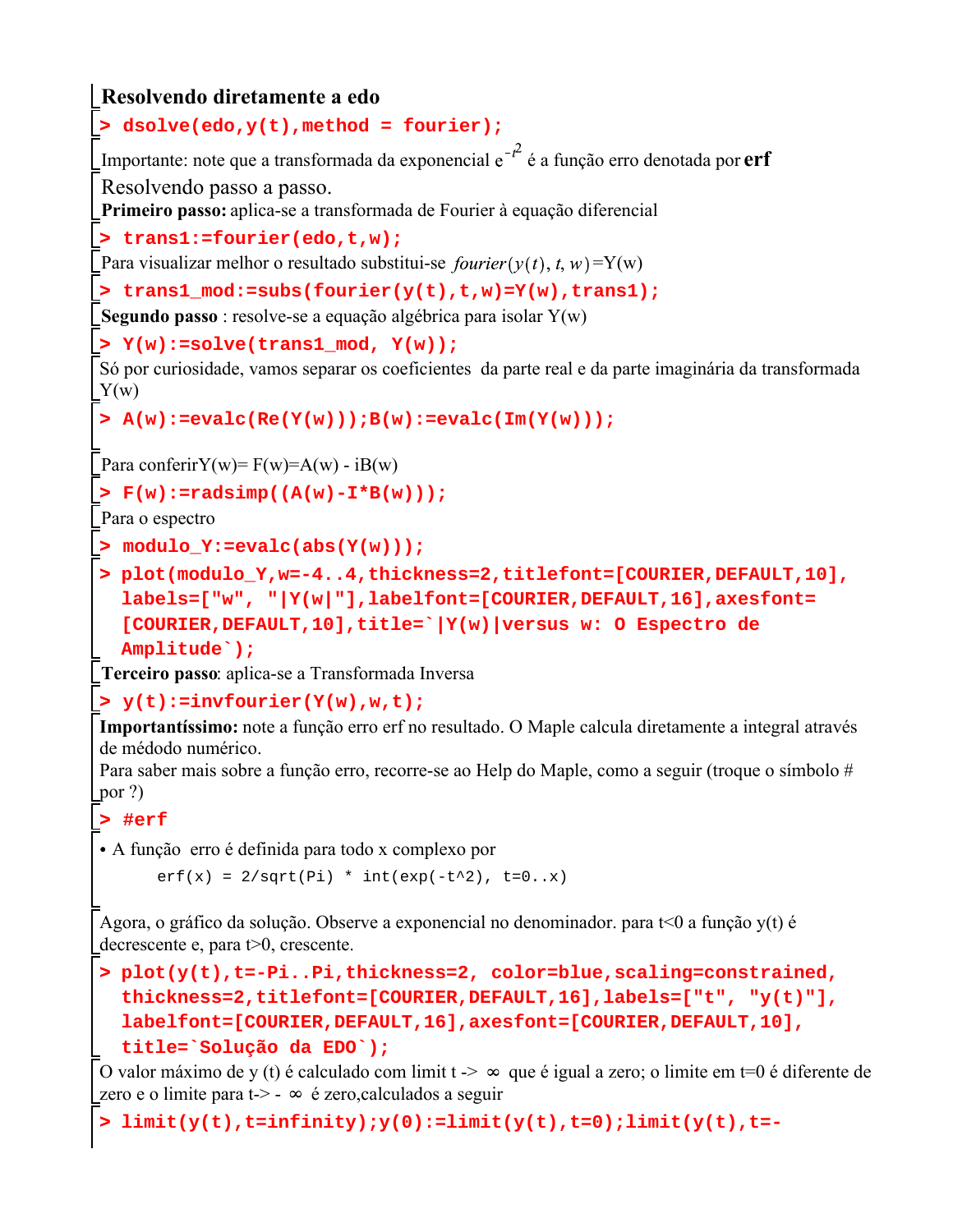```
> 
a:=abs(y(t));plot(a,t=-Pi..Pi,thickness=2, color=green,scaling=
  infinity);
Para o gráfico da resposta em módulo
  constrained,titlefont=[COURIER,DEFAULT,16],labels=["t", "|y(t)
  |"],labelfont=[COURIER,DEFAULT,16],axesfont=[COURIER,DEFAULT,10],
  title=`Módulo da Solução da EDO`);
=========================================================================
==========
```
# **Exemplo 3**

Um sistema massa-mola forçado conservativo, submetido a uma delta de Dirac **.**

Observe que trata-se de uma EDO de segunda ordem, então seriam necessárias duas condições iniciais. Inicialmente, será dada apenas uma condição inicial. Nestes casos a T de Fourier co-seno ou a T de Fourier seno é adequada, conforme a condição especificada. Ou seja, a primeira para a velocidade inicial e a segunda para a posição inicial.

Vamos resolver o exercício, com o comando direto, de quatro maneiras (observe as condições iniciais dadas em cada caso): 1) com a transformada Fourier co-seno; 2)com a transformada Fourier seno; 3) tentativa com o método direto da transformada Fourier usual; 4)com a transformada de Laplace.

```
> 
plot(rhs(solA),t=-Pi..2*Pi,thickness=2, color=blue,titlefont=
> 
f:=Dirac(t-3);
> 
plot(rhs(solB),t=-Pi..2*Pi,thickness=2, discont=true,color=blue,
> 
sol2:=dsolve({edo,x(0)=1},x(t),method=fouriersin);solB:=collect
> 
assume(k>0);interface(showassumed=0);
> 
sol1:=dsolve({edo,D(x)(0)=1},x(t),method=fouriercos);solA:=
> 
restart;with(inttrans):with(plots):
> 
sol4:=dsolve({edo, D(x)(0)=1,x(0)=0},x(t),method=laplace);solD:=
> 
edo := diff(x(t),t$2) - k*x(t)=f;
> 
sol3:=dsolve({edo, D(x)(0)=1,x(0)=0},x(t),method=fourier);
  collect(simplify(subs(k=2,sol1)),exp);
  [COURIER,DEFAULT,16],labels=["t", "x(t)"],labelfont=[COURIER,
  DEFAULT,16],axesfont=[COURIER,DEFAULT,10],title=`Solução da EDO-T
  Fourier Co-seno`);
  (simplify(subs(k=2,sol2)),exp);
  thickness=3,titlefont=[COURIER,DEFAULT,16],labels=["t", "x(t)"],
  labelfont=[COURIER,DEFAULT,16],axesfont=[COURIER,DEFAULT,10],
  title=`Solução da EDO-T. Fourier Seno`);
Veja que o método de Fourier, acima, não fornece solução para o problema. Entretanto, com a T de 
Laplace, tem-se
  subs(k=2,sol4);
```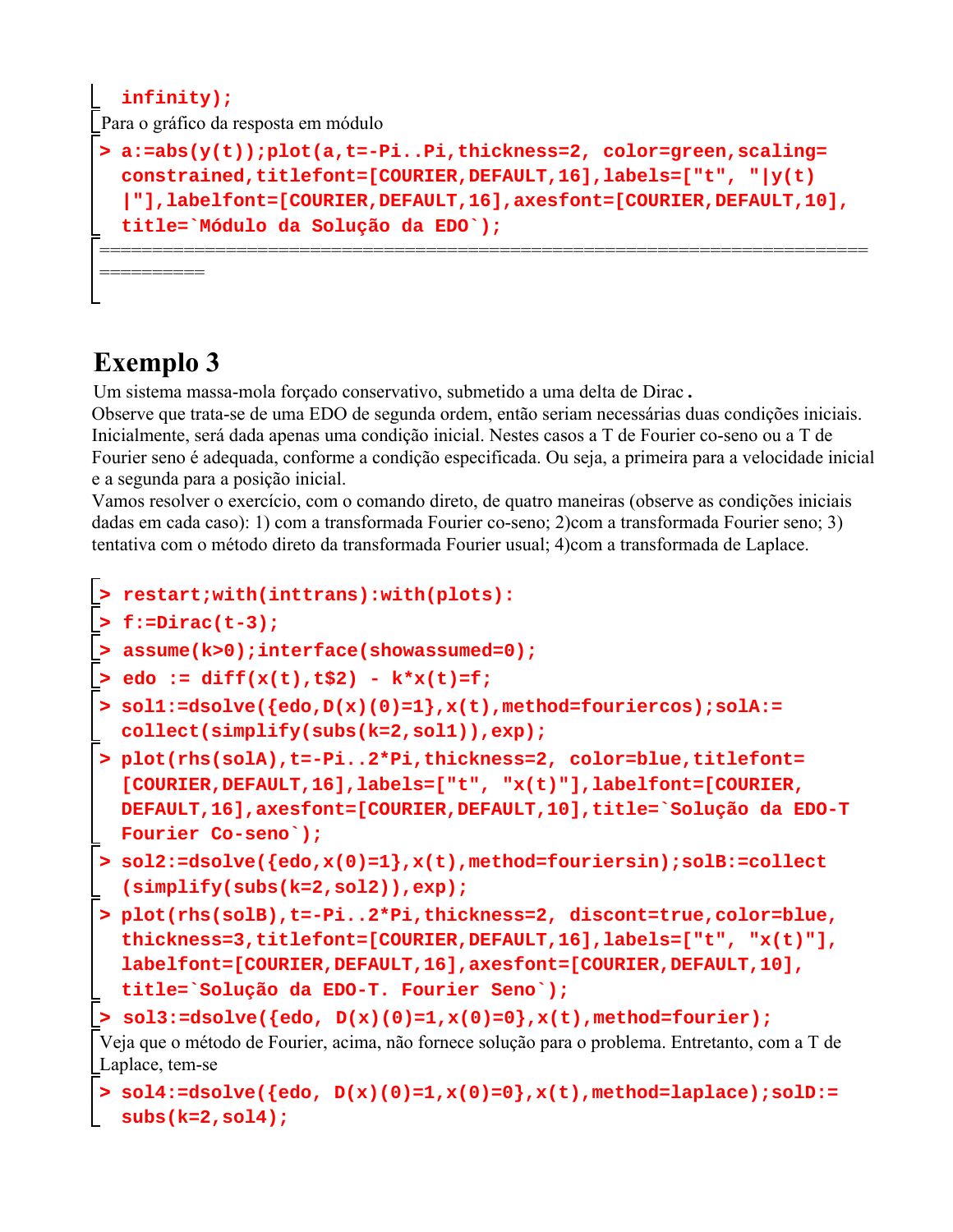**> plot(rhs(solD),t=-Pi..3/2\*Pi,thickness=2, color=blue,titlefont= [COURIER,DEFAULT,16],labels=["t", "x(t)"],labelfont=[COURIER, DEFAULT,16],axesfont=[COURIER,DEFAULT,10],title=`Solução da EDO-T. de Laplace`);**

#### **Terceira Propriedade: Deslocamento no eixo t**

*Se F {f(t)} =*  $\int_{0}^{\infty} f(t) e^{-iwt} dt$  *= F(w) e*  $t_o$  *é um número real, então F {f(t-* $t_o$ *)} =*  $e^{-iwt}$ *<sup><i>F*</sup>(w) A transformada inversa da propriedade do deslocamento é  $\mathbf{F} \sim 1$ {F(w)}= f(t-t<sub>o</sub>)

**Exemplo 1**Determine a transformada de Fourier da função pulso de amplitude 6, ligada em t=3 e desligada em t=7, calculando antes a transformada do pulso de amplitude k, simétrico e de duração 2a

```
> 
restart:with(inttrans):with(plots):assume(k>0):assume(a>0)
> 
f(t):=piecewise(t>3 and t<7,6);f:=convert(f(t),Heaviside); 
> 
F(w):=simplify(fourier(g1(t-5),t,w));
> 
plot(f(t),t=0..8,thickness=2,color=blue,titlefont=[COURIER,
> 
> 
> 
  :interface(showassumed=0):
 DEFAULT,14],labels=["t", "f(t)"],labelfont=[COURIER,DEFAULT,16],
 axesfont=[COURIER,DEFAULT,16],title=`f(t)= 6*[Heaviside(t-3)-
Heaviside(t-7)]`);
  g(t):=piecewise(t<-a,0,t>-a and t<a,k,t>=a,0);g:=convert(g(t),
  Heaviside); 
  G(w):=fourier(g,t,w);
  g1(t):=subs((a=2,k=6),g);
```
Exemplo 2 Determine a transformada Fourier inversa de  $\frac{e^{2wl}}{5+7}$ 

```
> 
> 
f2(t):=invfourier(exp(2*w*I)/(5+I*w),w,t);
> 
restart:with(inttrans):with(plots):
 plot(f2(t),t=-2..1,thickness=2,color=blue,titlefont=[COURIER,
 DEFAULT,14],labels=["t", "f(t)"],labelfont=[COURIER,DEFAULT,16],
```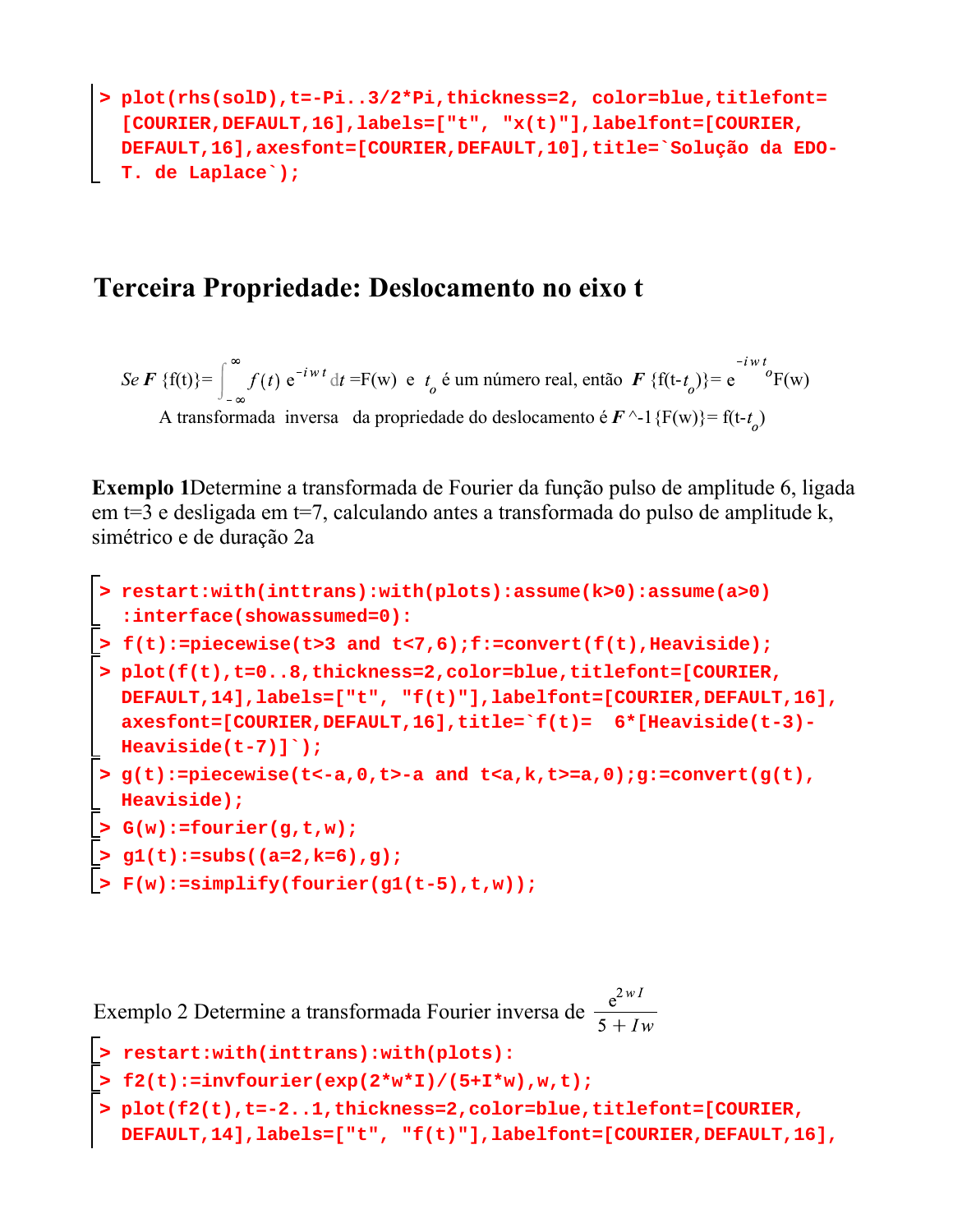**xtickmarks=[-2,-1,0,1],ytickmarks=[0,0.5,1],axesfont=[COURIER, DEFAULT,16],title=`f(t)= exp(-5\*t-10)\*Heaviside(2+t) `);**

## **Quarta Propriedade: Deslocamento em freqüência**

*Se F* {f(t)}= $\int_0^\infty f(t) e^{-iwt} dt$  =F(w) e  $w_o$  é um número, então  $\mathbf{F}$  { $e^{-i\omega t}$  f(t)}= F(w- $w_o$ )

A transformada inversa  $\epsilon \mathbf{F}^{\wedge -1} \{F(w - w_{\alpha})\} = e^{\int_{0}^{i w_{\alpha}} f(t)}$ 

Exemplo Determine a Transformada de Fourier inversa de F(w)=  $\frac{4 e^{(2w-6)T}}{5 - (3 - w)^T}$ 

```
> 
> 
> 
  restart:with(inttrans):
  F(w):=4*exp((2*w-6)*I)/(5-(3-w)*I);
  f3(t):=invfourier(F(w),w,t);
```
## **Quinta Propriedade: Mudança de escala**

*Se F {f(t)}=* $\int_{a}^{\infty} f(t) e^{-iwt} dt = F(w) e a \neq 0$  *é um número real, então*  $F(a t)$ *}=*  $\frac{1}{|a|} F\left(\frac{w}{a}\right)$ A transformada inversa é  $\mathbf{F} \sim 1 \{ F \left( \frac{w}{a} \right) \} = |a| f(a t)$ 

Exemplo:

```
> 
g1:=plot(f,t=-2..2,thickness=2,color=blue,titlefont=[COURIER,
> 
f(t):=piecewise(t <-1/2,0, t>-1/2 and t<1/2,1,t>1/2,0);
> 
 a:=1/2;nos_wpos:=seq(limit(modulo_F,w=n*Pi/a),n=-3..3);
> 
F(w):=fourier(f,t,w);
> 
G1:=plot(modulo_F,w=-10..10,thickness=2,color=blue,titlefont=
> 
with(Student[Calculus1]):
> 
restart:with(inttrans):with(plots):with(plottools):
> 
modulo_F:=abs(F(w));
> 
f:=convert(f(t),Heaviside);
  DEFAULT,14],labels=["t", "f(t)"],labelfont=[COURIER,DEFAULT,16],
  axesfont=[COURIER,DEFAULT,16],title=`f(t)=Heaviside(1/2+t)-
  Heaviside(t-1/2) `):g1;
Cálculo dos nós
  r:=Roots(modulo_F,-10..10);pontos:=evalf(r);
Para testar, vamos calcular estes limites para |F(w)| dados k=1, e a=1/2
  [COURIER,DEFAULT,16],labels=["w", "|F(w)|"],labelfont=[COURIER,
  DEFAULT,16],ytickmarks=[0,1,2,3,4],xtickmarks=[-9.3,-6.3,-3.1,0,
  3.1,6.2,9.3],axesfont=[COURIER,DEFAULT,16],title=`|F(w)|versus W:
```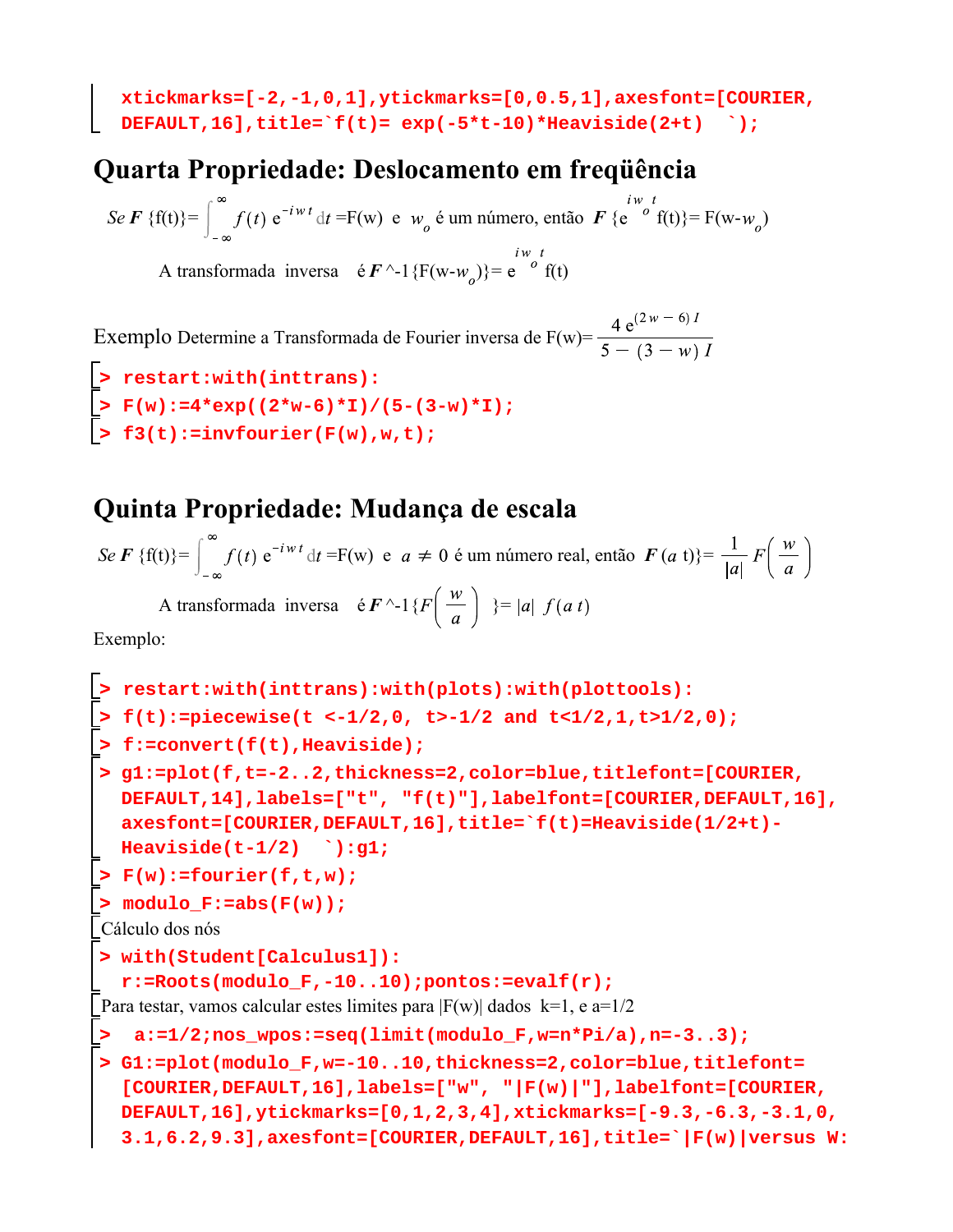```
> 
 a:=1;nos_wpos:=seq(limit(modulo_F3,w=n*Pi/a),n=-3..3);
> 
 a:=1/4;nos_wpos:=seq(limit(modulo_F2,w=n*Pi/a),n=-3..3);
> 
G2:=plot(modulo_F2,w=-20..20,thickness=2,color=green,titlefont=
> 
F3(w):=fourier(f3,t,w);
> 
with(Student[Calculus1]):
> 
G3:=plot(modulo_F3,w=-10..10,color=orange,thickness=2,titlefont=
> 
g2:=plot(f2,t=-2..2,thickness=2,color=green,titlefont=[COURIER,
> 
f3:=subs(t=t/2,f);
> 
modulo_F3:=abs(F3(w));
> 
with(Student[Calculus1]):
> 
modulo_F2:=abs(F2(w));
> 
display({G1,G2,G3},title=`Espectros`);> 
F2(w):=fourier(f2,t,w);
> 
g3:=plot(f3,t=-2..2,thickness=2,color=orange,titlefont=[COURIER,
> 
display({g1,g2,g3},title=`Pulsos`);
> 
f2:=subs(t=2*t,f);
  O Espectro de Amplitude`):G1;
Agora vamos calcular as transformadas de f(2 t) e de f(t/2)Primeiro: a transformada de f(2*t)
  DEFAULT,14],labels=["t", "f(t)"],labelfont=[COURIER,DEFAULT,16],
  axesfont=[COURIER,DEFAULT,16],title=`f(t)=Heaviside(1/2+2t)-
  Heaviside(2t-1/2) `):g2;
Cálculo dos nós
  r:=Roots(modulo_F2,-20..20);pontos:=evalf(r);
Para testar, vamos calcular estes limites para |F(w)| dados k=1, e a=1/4
  [COURIER,DEFAULT,16],labels=["w", "|F(w)|"],labelfont=[COURIER,
  DEFAULT,16],ytickmarks=[0,0.5],xtickmarks=[-12.56637062, 
  12.56637062],axesfont=[COURIER,DEFAULT,16],title=` O Espectro de 
  Amplitude`):G2;
Segundo: a transformada de f(t/2)DEFAULT,14],labels=["t", "f(t)"],labelfont=[COURIER,DEFAULT,16],
  axesfont=[COURIER,DEFAULT,16],title=`f(t)=Heaviside(1/2+t/2)-
  Heaviside(t/2-1/2) `):g3;
Cálculo dos nós
  r:=Roots(modulo_F3,-10..10);Digits:=3;pontos:=evalf(r);
Para testar, vamos calcular estes limites para |F(w)| dados k=1, e a=1/2
  [COURIER,DEFAULT,16],labels=["w", "|F(w)|"],labelfont=[COURIER,
  DEFAULT,10],ytickmarks=[0,1,2],xtickmarks=[-9.42, -6.28, -3.14, 
  3.14, 6.28, 9.42],axesfont=[COURIER,DEFAULT,8],title=` O Espectro
  de Amplitude`):G3;
```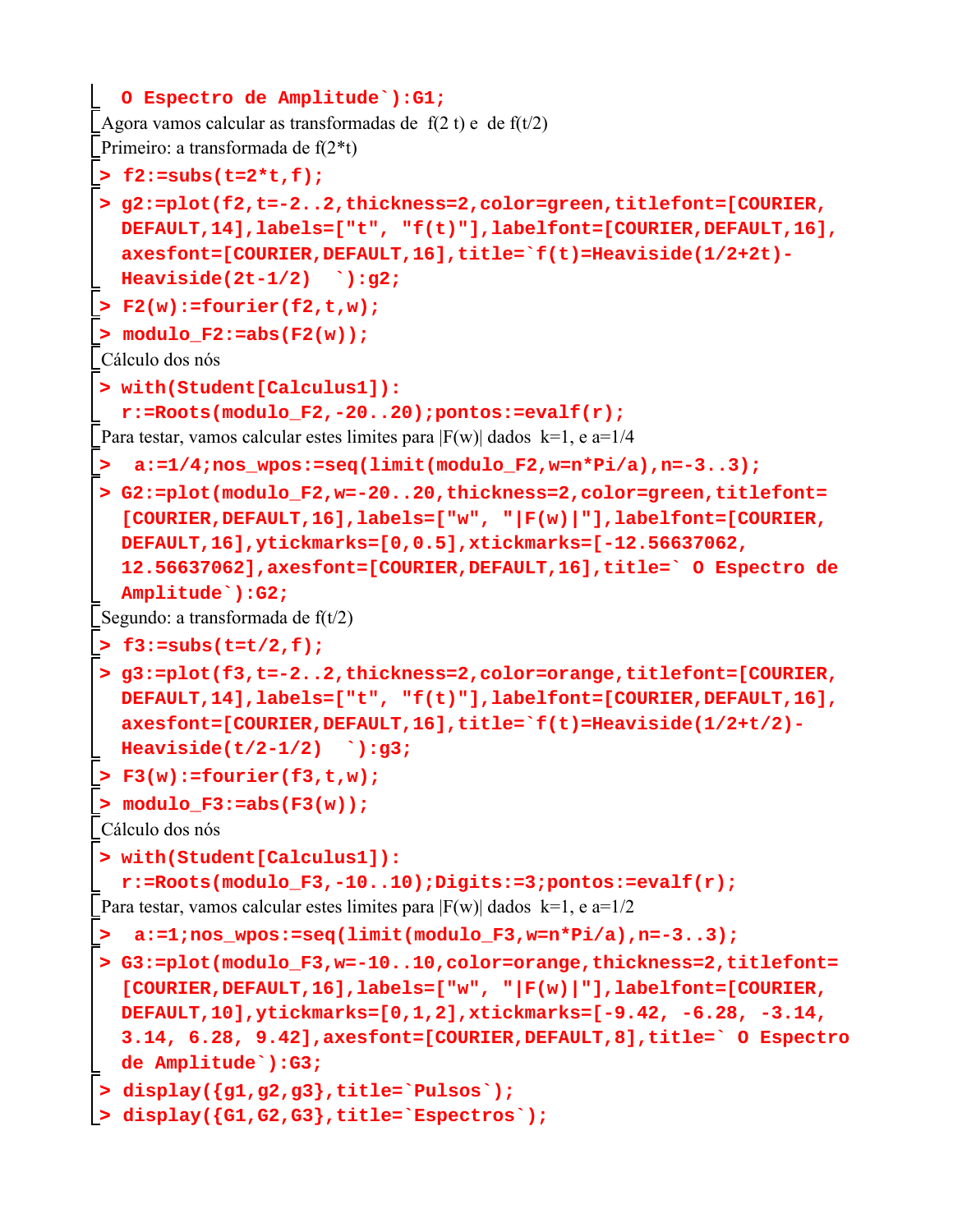Comparar os gráficos acima e associar o pulso com o respectivo (de mesma cor) espectro de amplitude. **O quê se pode inferir?**

#### **Sexta Propriedade: Inversão temporal**

$$
\text{Se } \boldsymbol{F} \ \{\mathbf{f(t)}\} = \int_{-\infty}^{\infty} f(t) \ \mathrm{e}^{-i\,\boldsymbol{w}\,t} \ \mathrm{d}t = \mathrm{F(w)} \ \ , \ \text{então } \boldsymbol{F} \ \{\mathbf{f(\cdot t)}\} = \mathrm{F(\cdot w)}
$$

```
> 
f2:=subs(t=-t,f);
> 
F(w):=combine(fourier(f,t,w),exp);
> 
g2:=plot(f2,t=-3..3,thickness=2,color=green,titlefont=[COURIER,
> 
f:=convert(f(t),Heaviside);
> 
f(t):=piecewise(t <1,0, t>1 and t<2,1,t>2,0);
> 
g1:=plot(f,t=-4..4,thickness=2,color=blue,titlefont=[COURIER,
> 
restart:with(inttrans):with(plots):
> 
F2(w):=fourier(f2,t,w);
 DEFAULT,14],labels=["t", "f(t)"],labelfont=[COURIER,DEFAULT,16],
 axesfont=[COURIER,DEFAULT,16],title=`f(t)=Heaviside(-1+t)-
 Heaviside(t-2) `):g1;
 DEFAULT,14],labels=["t", "f(t)"],labelfont=[COURIER,DEFAULT,16],
 axesfont=[COURIER,DEFAULT,16],title=`f(t)=Heaviside(-1-t)-
 Heaviside(-t-2) `):g2;
```
## **Sétima Propriedade: Simetria ou dualidade**

```
> 
restart:with(inttrans):
> 
f(t):=5/(4+I*t);> 
restart:with(inttrans):
> 
f:=convert(f(t),Heaviside);
> 
f2:=fourier(F(t),t,w);
> 
F(t):=subs(w=t,F(w));
> 
f(t):=piecewise(t <-1/2,0, t>-1/2 and t<1/2,1,t>1/2,0);
> 
F(w):=fourier(f,t,w);
           Se F {f(t)} = \int_{0}^{\infty} f(t) e^{-iwt} dt = F(w), então F {F(t)} = 2\pif(-w)
EXEMPLO1
EXEMPLO 2 Dada f(t):=5/(4+I*t), mostrar que \vec{F} {F(t)}= 2\pif(-w)
```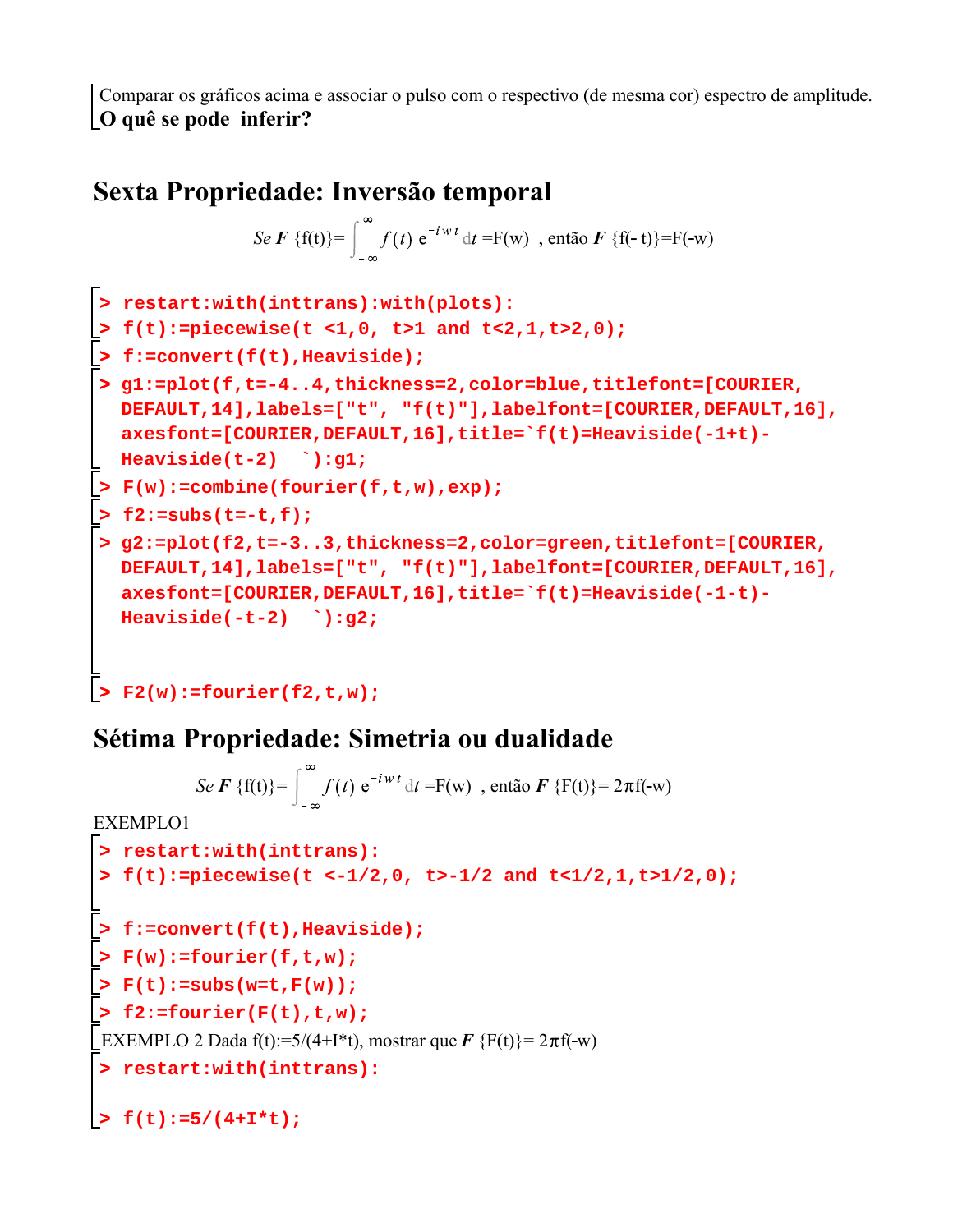```
> 
f2:=fourier(5/(4+t*I),t,w);
> 
> 
G:=subs(t=w,f(t)) ;
  transf_G:=invfourier(G,w,t);
```
### **Oitava Propriedade: Teorema da Modulação**

*Se F* {f(t)}= $\int_{0}^{\infty} f(t) e^{-iwt} dt = F(w) e^{-iwt}$  de  $w_o$  é um número real, então *F* {f(t)cos( $w_o$ t)}=  $\frac{1}{2}$  [ F(w- $w_o$ )+ F(w+ $w_o$ )] *F* {f(t)sin( $w_o$ t)}=  $\frac{1}{2}$  [ F(w+ $w_o$ )- F(w- $w_o$ )]

```
> 
G(w):=combine(fourier(g1(t),t,w),trig);
> 
F := 2*k/w*sin(w*a);G1(W):=((1/2)*subs((k=2,a=2,w=W+2),F(w)));G2
> 
restart:with(inttrans):with(plots):assume(a>0);assume(k>0);
> 
g1(t):=convert(g(t),Heaviside);
> 
a:=2;g(t):=piecewise(t>-a and t<a, 2*cos(2*t), t<-a and t>a,0);
> 
plot(g(t),t=-5..4,discont=true,thickness=3,scaling=constrained,
> 
r1:=collect(G(w),[sin(2*w+4),sin(2*w-4)]);
> 
f(t):=piecewise(t>-a and t<a, k, t<-a and t>a,0) ;
> 
F:=fourier(f,t,w);
> 
r2:=collect((G(w)),[sin(2*W+4),sin(2*W-4)]);> 
f:=convert(f(t),Heaviside);
   interface(showassumed=0):
Dada a função pulso f(t) := \begin{cases} 1 & \text{if } t \in [0, T] \end{cases}, determinar a transformada do
pulso modulado g(t)=f(t)*cos(2*t)
A F(w) inicial é 
  color=blue,titlefont=[COURIER,DEFAULT,16],labels=["t", "g(t)"],
  labelfont=[COURIER,DEFAULT,16],axesfont=[COURIER,DEFAULT,10],
  title=`Pulso-Modulado`);
Primeiro vamos calcular a transformada de Fourier do pulso-modulado (escrito como uma função 
deHeaviside) com o comando do Maple para a transformada de Fourier 
Para conferir com a Propriedade da Modulação, consideraremos a F(w) inicial:
   (W):=((1/2)*subs((k=2,a=2,w=W-2),F(w)));G(w):=G1(W)+G2(W);
```